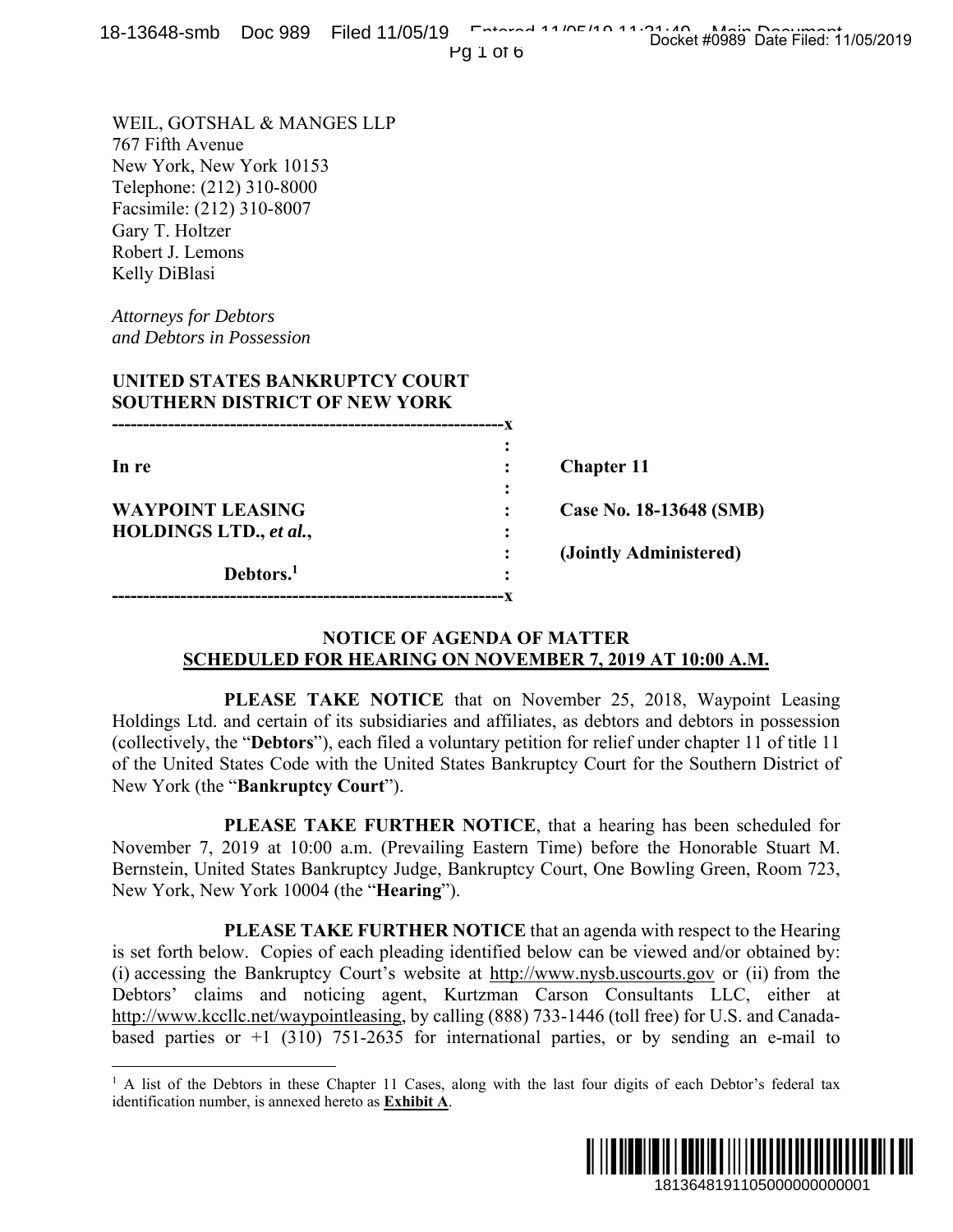## 18-13648-smb Doc 989 Filed 11/05/19 Entered 11/05/19 11:31:49 Main Document Pg 2 of 6

WaypointInfo@kccllc.com. Note that a PACER password is needed to access documents on the Bankruptcy Court's website.

# **I. UNCONTESTED MATTER:**

- 1. Application of the Debtors Pursuant to 11 U.S.C. § 327(e) and Fed. R. Bankr. P. 2014 and 2016, and Local Rules 2014-1 and 2016-1 for Authority to Retain and Employ Watson Farley & Williams LLP as English Aviation Law Advisor *Nunc Pro Tunc* to Petition Date **[ECF No. 933]** 
	- Response Deadline: September 10, 2019 at 4:00 p.m. (EST), as extended to October 31, 2019 at 4:00 p.m. (EST) for the United States Trustee only.

## Responses Filed: None.

## Related Documents:

- A. Order Granting Extension Request and Adjournment to be Adjourned from September 17, 2019 at 10:00 a.m. (ET) to a Date and Time to be Requested at a Later Date in Accordance with the Court's Availability **[ECF No. 947]**
- B. Notice of Hearing **[ECF No. 972]**
- C. Supplemental Declaration of James Bell in Support **[ECF No. 982]**
- Status: This matter is going forward on an uncontested basis.

Dated: November 5, 2019 New York, New York

> /s/ *Robert J. Lemons* WEIL, GOTSHAL & MANGES LLP 767 Fifth Avenue New York, New York 10153 Telephone: (212) 310-8000 Facsimile: (212) 310-8007 Gary T. Holtzer Robert J. Lemons Kelly DiBlasi

*Attorneys for Debtors and Debtors in Possession*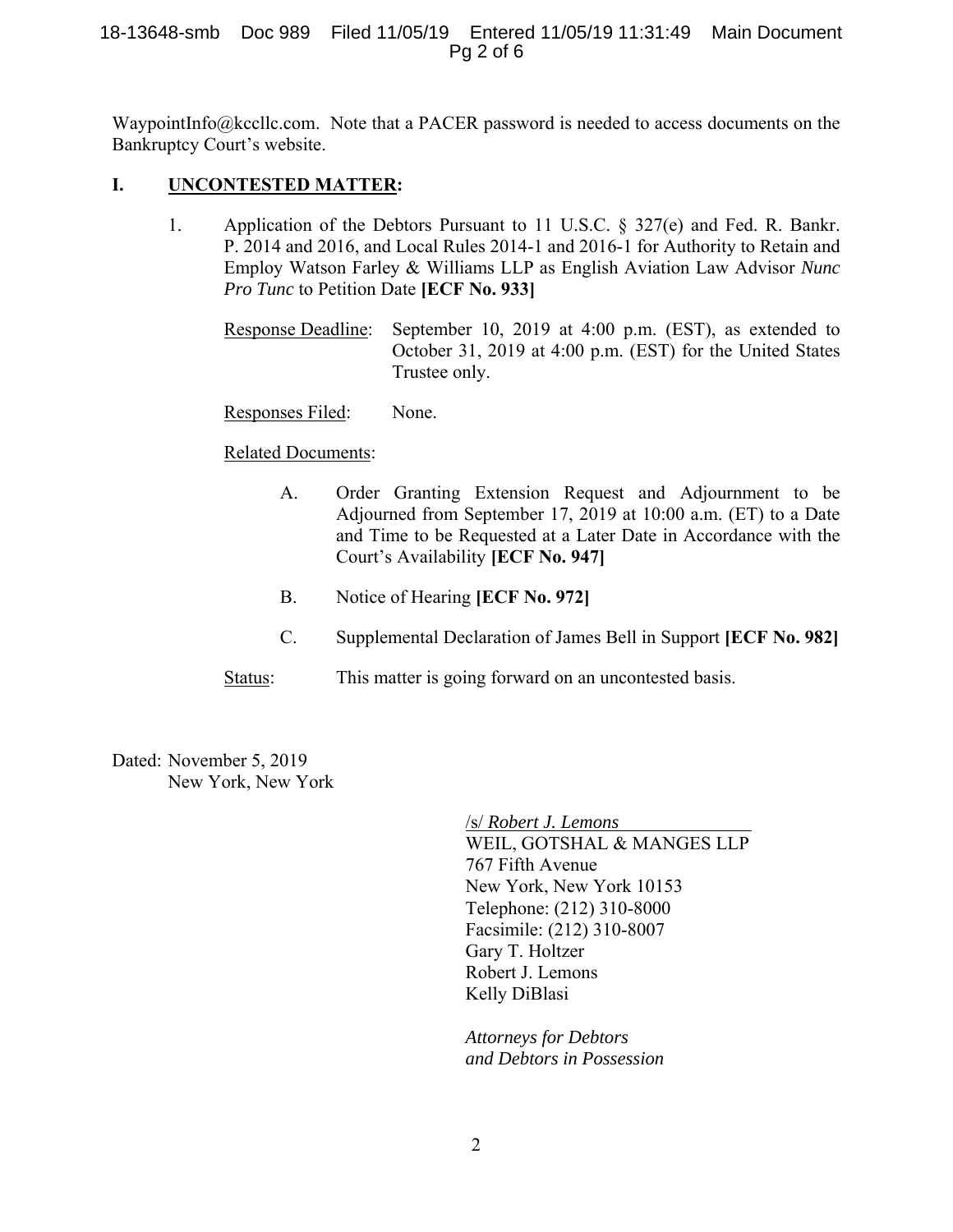18-13648-smb Doc 989 Filed 11/05/19 Entered 11/05/19 11:31:49 Main Document Pg 3 of 6

# **Exhibit A**

**Debtors**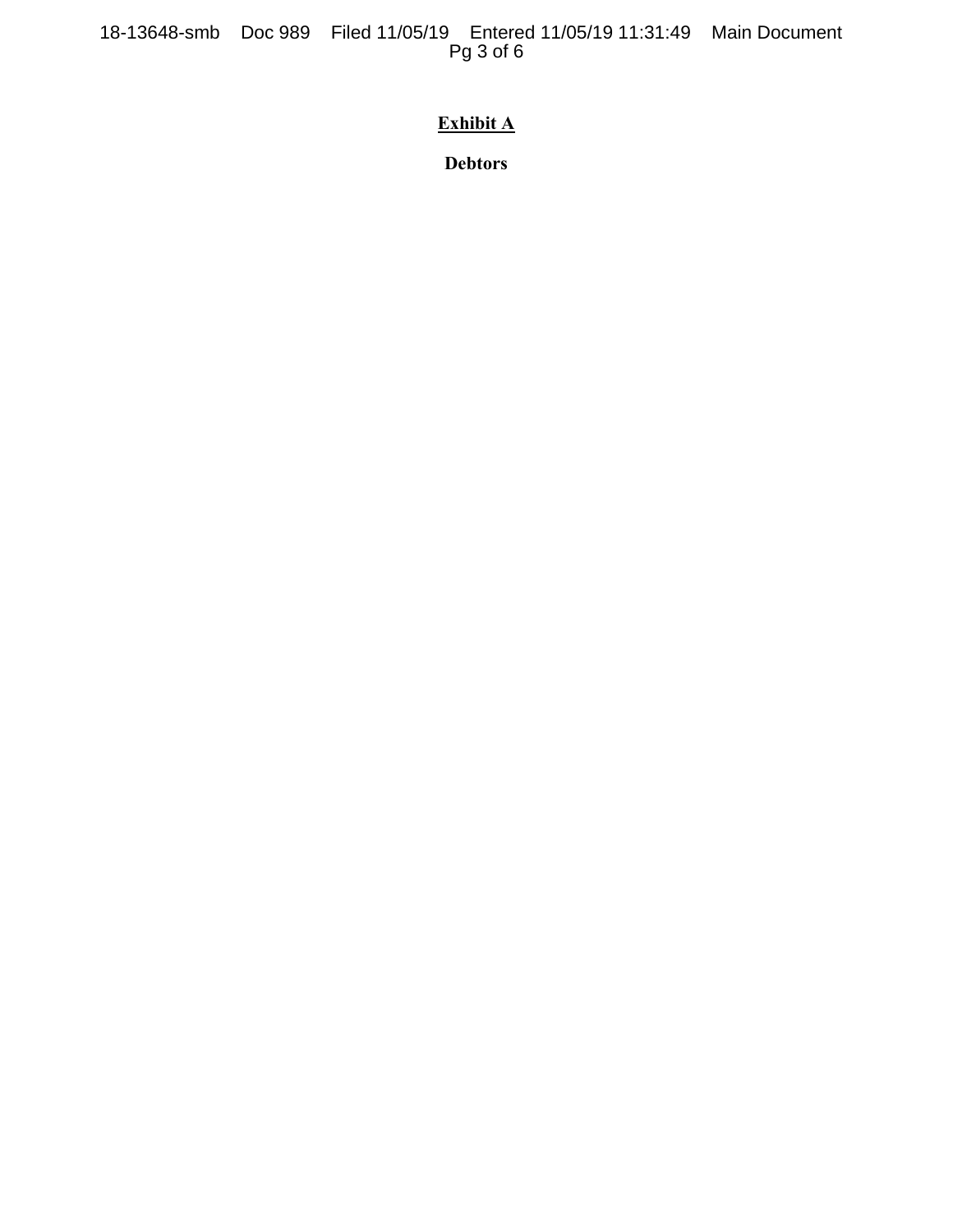# 18-13648-smb Doc 989 Filed 11/05/19 Entered 11/05/19 11:31:49 Main Document Pg 4 of 6

| <b>Debtor</b>                             | Last 4<br>Digits of<br>Tax ID<br><b>Number</b> | <b>Debtor</b>                                  | Last 4<br>Digits of<br><b>Tax ID</b><br><b>Number</b> |
|-------------------------------------------|------------------------------------------------|------------------------------------------------|-------------------------------------------------------|
| Waypoint Leasing Holdings Ltd.            | 2899                                           | <b>MSN 760682 Trust</b>                        | N/A                                                   |
| Waypoint Leasing (Luxembourg)<br>S.à r.l. | 7041                                           | Waypoint 2916 Business Trust                   | N/A                                                   |
| Waypoint Leasing (Ireland)<br>Limited     | 6600                                           | <b>MSN 920062 Trust</b>                        | N/A                                                   |
| Waypoint Asset Co 10 Limited              | 2503                                           | <b>MSN 920125 Trust</b>                        | N/A                                                   |
| MSN 2826 Trust                            | N/A                                            | <b>MSN 9229 AS</b>                             | 7652                                                  |
| MSN 2879 Trust                            | N/A                                            | Waypoint Asset Co 3A Limited                   | 6687                                                  |
| Waypoint Asset Co 11 Limited              | 3073                                           | <b>MSN 41371 Trust</b>                         | N/A                                                   |
| MSN 2905 Trust                            | N/A                                            | Waypoint Asset Euro 1A Limited                 | 9804                                                  |
| Waypoint Asset Co 14 Limited              | 1585                                           | Waypoint Asset Co 1K Limited                   | 2087                                                  |
| Waypoint Asset Co 15 Limited              | 1776                                           | MSN 4469 Trust                                 | N/A                                                   |
| Waypoint Asset Co 3 Limited               | 3471                                           | MSN 6655 Trust                                 | N/A                                                   |
| AE Helicopter (5) Limited                 | N/A                                            | Waypoint Leasing (Luxembourg)<br>Euro S.à r.l. | 8928                                                  |
| AE Helicopter (6) Limited                 | N/A                                            | Waypoint Asset Co 1A Limited                   | 1208                                                  |
| <b>MSN 31141 Trust</b>                    | N/A                                            | Waypoint Leasing Labuan 1A<br>Limited          | 2299                                                  |
| <b>MSN 31492 Trust</b>                    | N/A                                            | Waypoint Asset Co 1C Limited                   | 0827                                                  |
| <b>MSN 36458 Trust</b>                    | N/A                                            | Waypoint Asset Co 1D Limited                   | 7018                                                  |
| <b>MSN 760543 Trust</b>                   | N/A                                            | Waypoint Asset Co 1F Limited                   | 6345                                                  |
| <b>MSN 760551 Trust</b>                   | N/A                                            | Waypoint Asset Co 1G Limited                   | 6494                                                  |
| <b>MSN 760581 Trust</b>                   | N/A                                            | Waypoint Asset Co 1H Limited                   | 7349                                                  |
| <b>MSN 760628 Trust</b>                   | N/A                                            | Waypoint Asset Co 1J Limited                   | 7729                                                  |
| <b>MSN 760631 Trust</b>                   | N/A                                            | <b>MSN 20159 Trust</b>                         | N/A                                                   |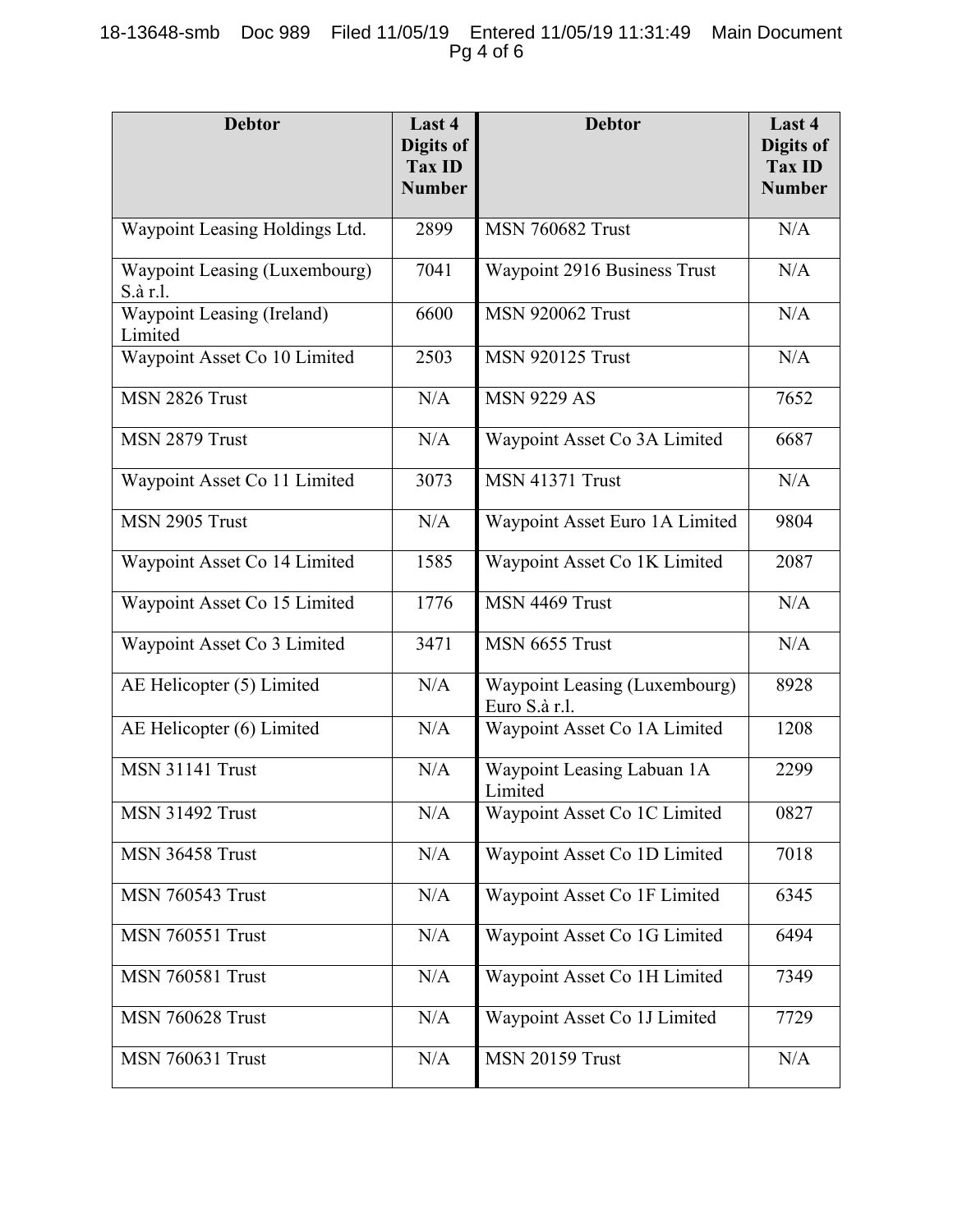# 18-13648-smb Doc 989 Filed 11/05/19 Entered 11/05/19 11:31:49 Main Document Pg 5 of 6

| <b>Debtor</b>                         | Last 4<br>Digits of<br>Tax ID<br><b>Number</b> | <b>Debtor</b>                        | Last 4<br>Digits of<br><b>Tax ID</b><br><b>Number</b> |
|---------------------------------------|------------------------------------------------|--------------------------------------|-------------------------------------------------------|
| MSN 6658 Trust                        | N/A                                            | Waypoint Asset Funding 6 LLC         | 4964                                                  |
| Waypoint 760626 Business Trust        | N/A                                            | Waypoint Asset Co 7 Limited          | 9689                                                  |
| MSN 7152 Trust                        | N/A                                            | Waypoint Asset Euro 7A Limited       | 2406                                                  |
| MSN 7172 Trust                        | N/A                                            | Waypoint Asset Co 8 Limited          | 2532                                                  |
| Waypoint Asset Funding 3 LLC          | 4960                                           | <b>MSN 31041 Trust</b>               | N/A                                                   |
| Waypoint Asset Malta Ltd              | 5348                                           | <b>MSN 31203 Trust</b>               | N/A                                                   |
| Waypoint Leasing Labuan 3A<br>Limited | 8120                                           | <b>MSN 31578 Trust</b>               | N/A                                                   |
| Waypoint Leasing UK 3A Limited        | 0702                                           | <b>MSN 760617 Trust</b>              | N/A                                                   |
| Waypoint Asset Co 4 Limited           | 0301                                           | <b>MSN 760624 Trust</b>              | N/A                                                   |
| Waypoint Asset Co 5 Limited           | 7128                                           | <b>MSN 760626 Trust</b>              | N/A                                                   |
| Waypoint Leasing Services LLC         | 8965                                           | <b>MSN 760765 Trust</b>              | N/A                                                   |
| <b>MSN 14786 Trust</b>                | N/A                                            | <b>MSN 920063 Trust</b>              | N/A                                                   |
| MSN 2047 Trust                        | N/A                                            | <b>MSN 920112 Trust</b>              | N/A                                                   |
| MSN 2057 Trust                        | N/A                                            | Waypoint 206 Trust                   | N/A                                                   |
| Waypoint Asset Co 5B Limited          | 2242                                           | Waypoint 407 Trust                   | N/A                                                   |
| Waypoint Leasing UK 5A Limited        | 1970                                           | Waypoint Asset Euro 1B Limited       | 3512                                                  |
| Waypoint Asset Co 6 Limited           | 8790                                           | Waypoint Asset Euro 1C Limited       | 1060                                                  |
| <b>MSN 31042 Trust</b>                | N/A                                            | <b>MSN 20012 Trust</b>               | N/A                                                   |
| <b>MSN 31295 Trust</b>                | N/A                                            | <b>MSN 20022 Trust</b>               | N/A                                                   |
| <b>MSN 31308 Trust</b>                | N/A                                            | <b>MSN 20025 Trust</b>               | N/A                                                   |
| <b>MSN 920119 Trust</b>               | N/A                                            | <b>MSN 920113 Trust</b>              | N/A                                                   |
| Waypoint Asset Funding 8 LLC          | 4776                                           | Waypoint Asset Co Germany<br>Limited | 5557                                                  |